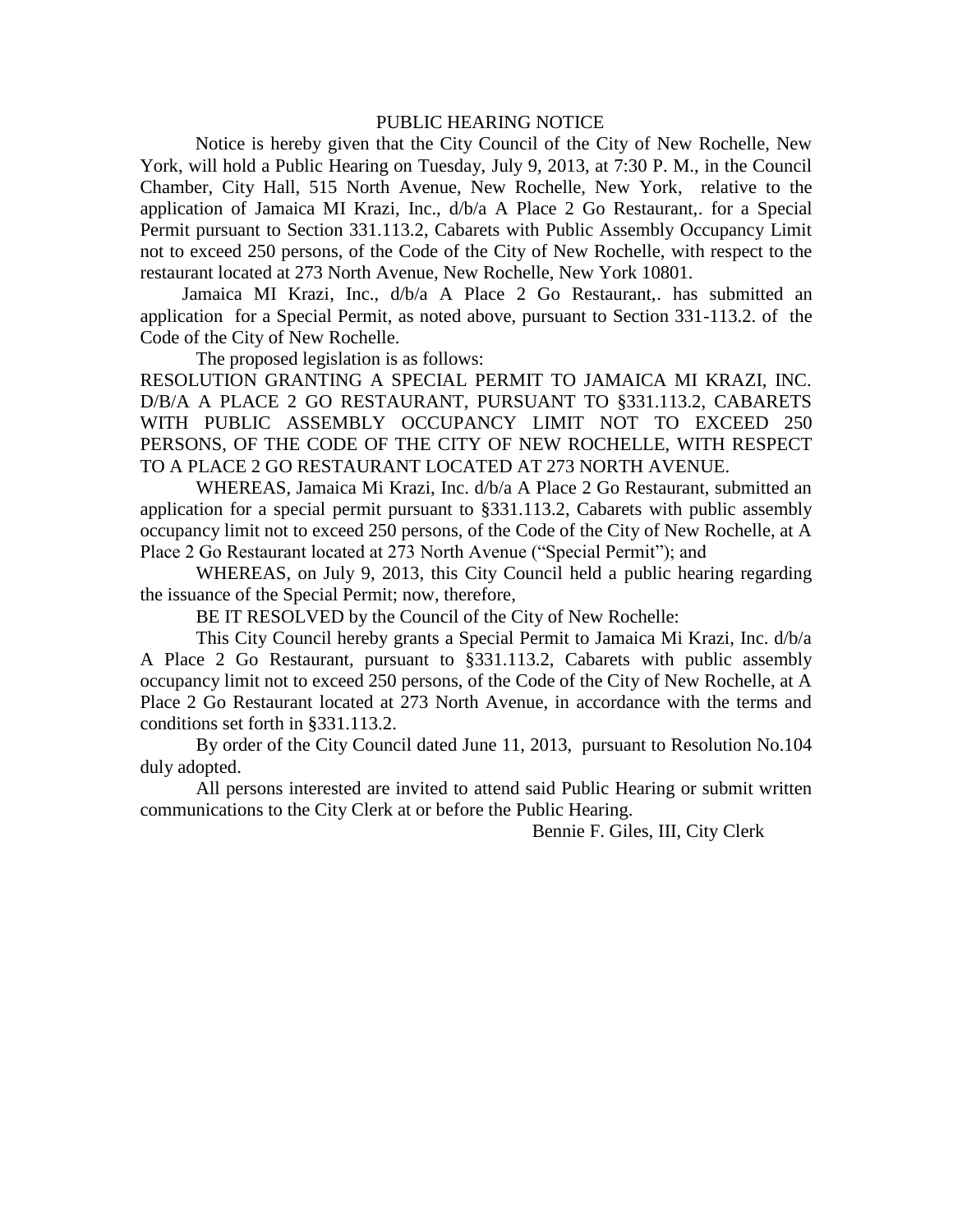## PUBLIC HEARING NOTICE

Notice is hereby given that the City Council of the City of New Rochelle, New York, will hold a Public Hearing on Tuesday, July 9, 2013, at 7:30 P. M., in the Council Chamber, City Hall, 515 North Avenue, New Rochelle, New York, relative to the application of Mama Francesca Restaurant Corp., d/b/a Capriccio Latino, for a Special Permit pursuant to Section 331.113.2, Cabarets with Public Assembly Occupancy Limit not to exceed 250 persons, of the Code of the City of New Rochelle, with respect to the restaurant located at 414 Pelham Road, New Rochelle, New York 10805.

Mama Francesca Restaurant Corp., d/b/a Capriccio Latino, has submitted an application for a Special Permit, as noted above, pursuant to Section 331-113.2. of the Code of the City of New Rochelle.

The proposed legislation is as follows:

RESOLUTION GRANTING A SPECIAL PERMIT TO MAMA FRANCESCA RESTAURANT CORP. D/B/A CAPRICCIO LATINO, PURSUANT TO §331.113.2, CABARETS WITH PUBLIC ASSEMBLY OCCUPANCY LIMIT NOT TO EXCEED 250 PERSONS, OF THE CODE OF THE CITY OF NEW ROCHELLE, WITH RESPECT TO THE CAPRICCIO LATINO RESTAURANT LOCATED AT 414 PELHAM ROAD.

WHEREAS, Mama Francesca Restaurant Corp. d/b/a Capriccio Latino, submitted an application for a special permit pursuant to §331.113.2, Cabarets with public assembly occupancy limit not to exceed 250 persons, of the Code of the City of New Rochelle, at the Capriccio Latino Restaurant located at 414 Pelham Road ("Special Permit"); and

WHEREAS, on July 9, 2013, this City Council held a public hearing regarding the issuance of the Special Permit; now, therefore,

BE IT RESOLVED by the Council of the City of New Rochelle:

This City Council hereby grants a Special Permit to Mama Francesca Restaurant Corp. d/b/a Capriccio Latino, pursuant to §331.113.2, Cabarets with public assembly occupancy limit not to exceed 250 persons, of the Code of the City of New Rochelle, at the Capriccio Latino Restaurant located at 414 Pelham Road, in accordance with the terms and conditions set forth in §331.113.2.

By order of the City Council dated June 11, 2013, pursuant to Resolution No. 106 duly adopted.

All persons interested are invited to attend said Public Hearing or submit written communications to the City Clerk at or before the Public Hearing.

Bennie F. Giles, III, City Clerk